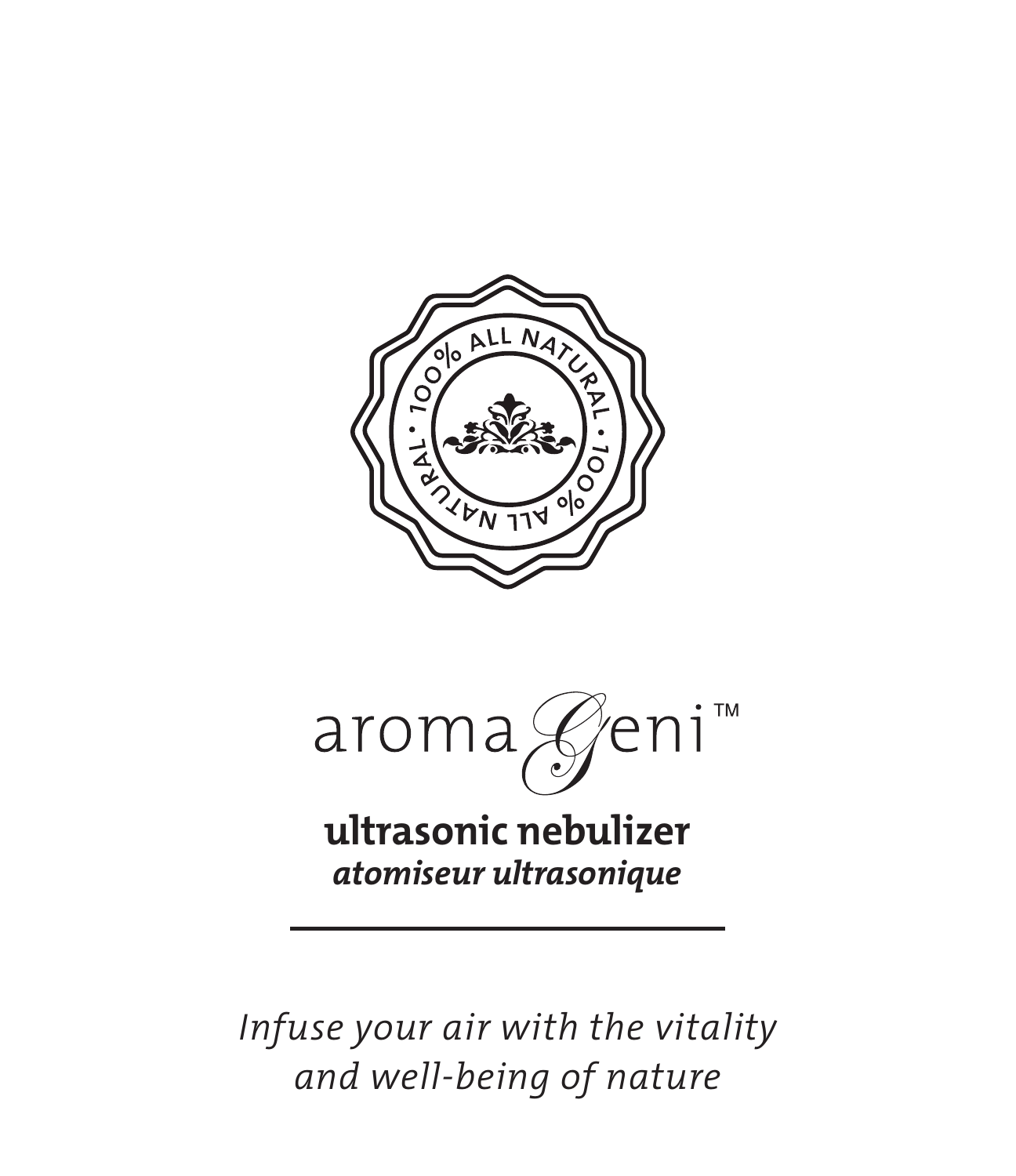## **table of contents**

| Benefits of Nebulizing           | 1         |
|----------------------------------|-----------|
| Recommended Saje Diffuser Blends | 2         |
| <b>Product Features</b>          | 3         |
| Specifications                   | 4         |
| Diagram of Parts                 | 5         |
| Operating Instructions           | $6 - 7$   |
| Care & Maintenance               | $8-9$     |
| Cautions                         | $10 - 11$ |
| FCC & IC Statements              | $12-13$   |
| <b>FAO</b>                       | 14-15     |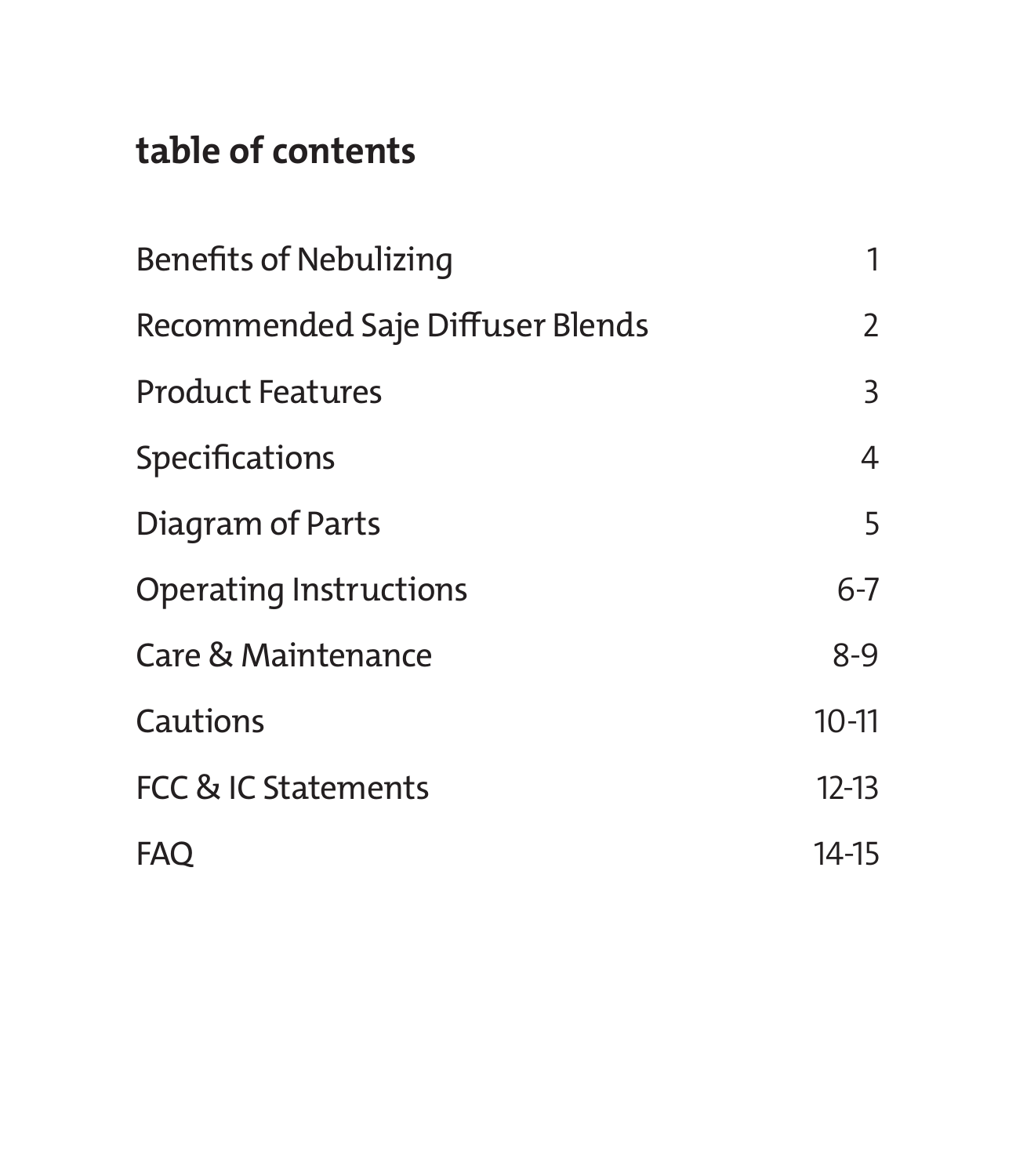### **benefits of nebulizing**

Nebulizing is an easy, heat-free way to enjoy Saje's 100% natural diffuser blends.

This ultrasonic technology combined with water and a diffuser blend, produces negative ions and aromas that elevate your well-being.

When used with your favorite Saje diffuser blend, the nebulizer's refreshing cool mist brings nature's goodness into your space, supporting balance and harmony.

Transform your surroundings with revitalizing air that's reminiscent of fresh mist off a waterfall. Add the Saje diffuser blend of your choice and enjoy fresh, inviting aromas any time.

soothing & relaxing diffuser blends: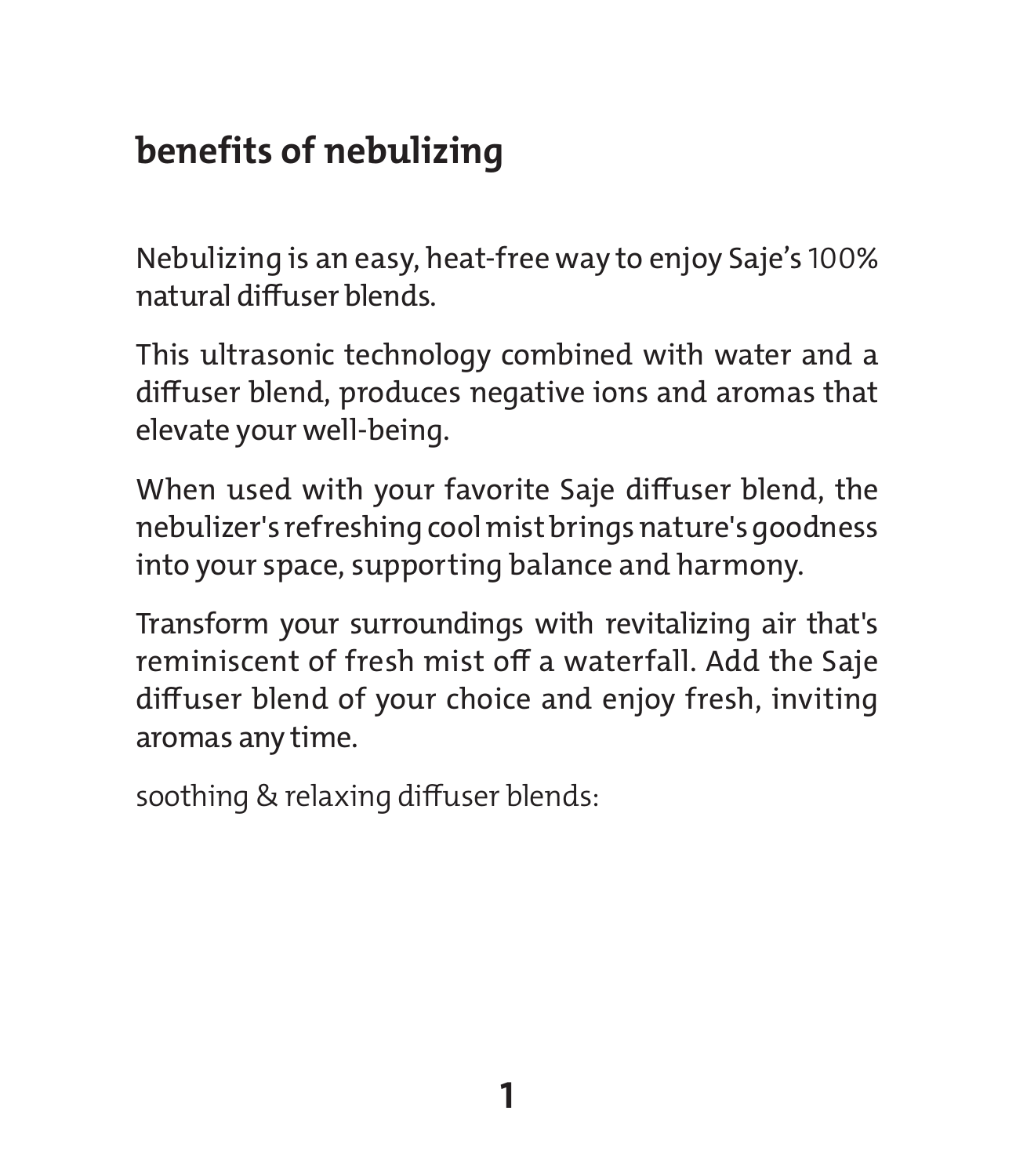#### **recommended saje diffuser blends:**

Unwind / Tranquility / Stress Release

refreshing diffuser blends:

Refresh / Exhale / Rain Forest

tranquil diffuser blends:

Spa Spirit / Mountain High / After the Rain

revitalizing and energizing diffuser blends:

Brainstorm / Energy

Use only Saje diffuser blends; using other oils may result in malfunction.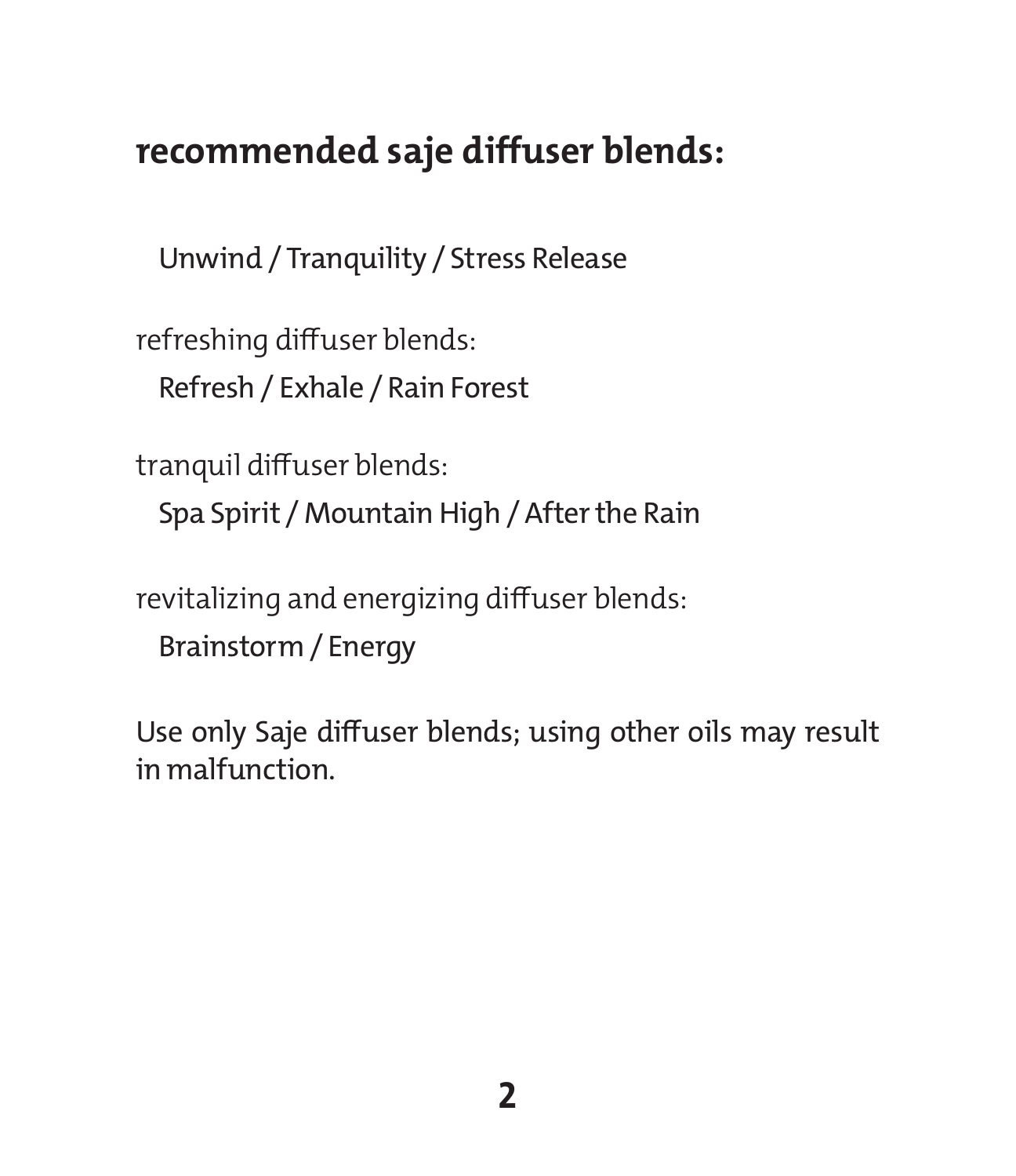#### **product features**

- Uses an ultrasonic, heat-free system to disperse essential oil molecules into the air.
- May also be used as a humidifier.
- Digitally programmed to stop automatically.
- Energy efficient, whisper-quiet operation and auto shut-off.
- Operates with inner cover light on or off.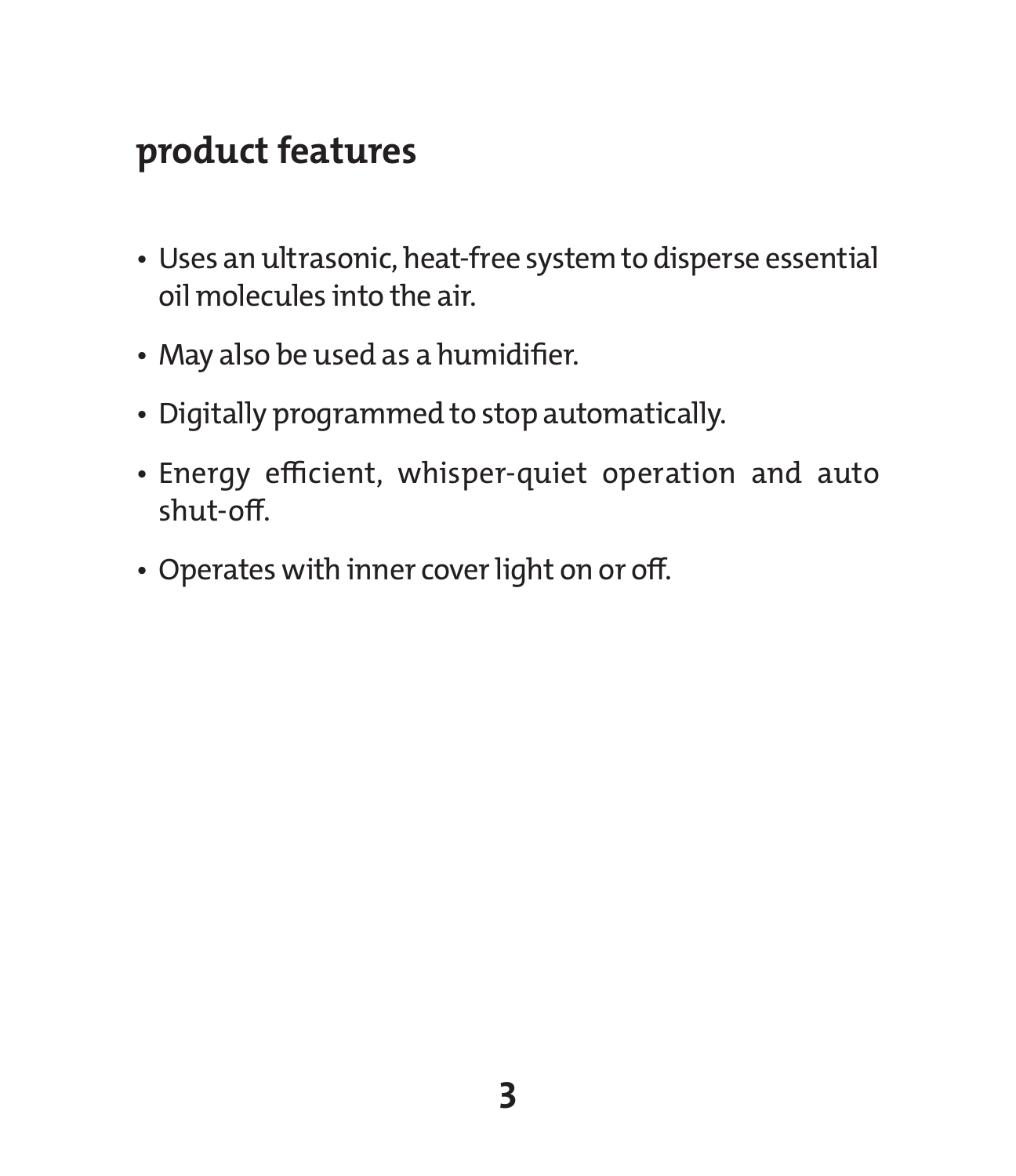# **specifications**

| <b>Product Name</b>           | aromaGeni                                                             |
|-------------------------------|-----------------------------------------------------------------------|
| Input Voltage                 | AC100-240V                                                            |
| Output Voltage                | DC24V +/-5%                                                           |
| Rating Power                  | <b>12W</b>                                                            |
| <b>Water Tank</b><br>Capacity | 1/3 cup (80 ml)                                                       |
| Misting Duration              | approx. 3 hours continuous                                            |
| Mist Output                   | approx. 4 tsp (+/-1 tsp) or 20 ml<br>(+/-5 ml) per hour on continuous |
| Settings                      | continuous mist with light on or off                                  |
| Light Options                 | No LED button light, inner cover<br>LED light only                    |
| Coverage Area                 | approx. 200-300 sq ft                                                 |
| <b>Dimensions</b>             | (D) approx. 4" x (H) 8" or<br>(D) 108 mm x (H) 205 mm                 |
| Net Weight                    | approx. 9 oz (249 g)                                                  |
| Main Materials                | Outer Cover: PP; Water Tank: PP                                       |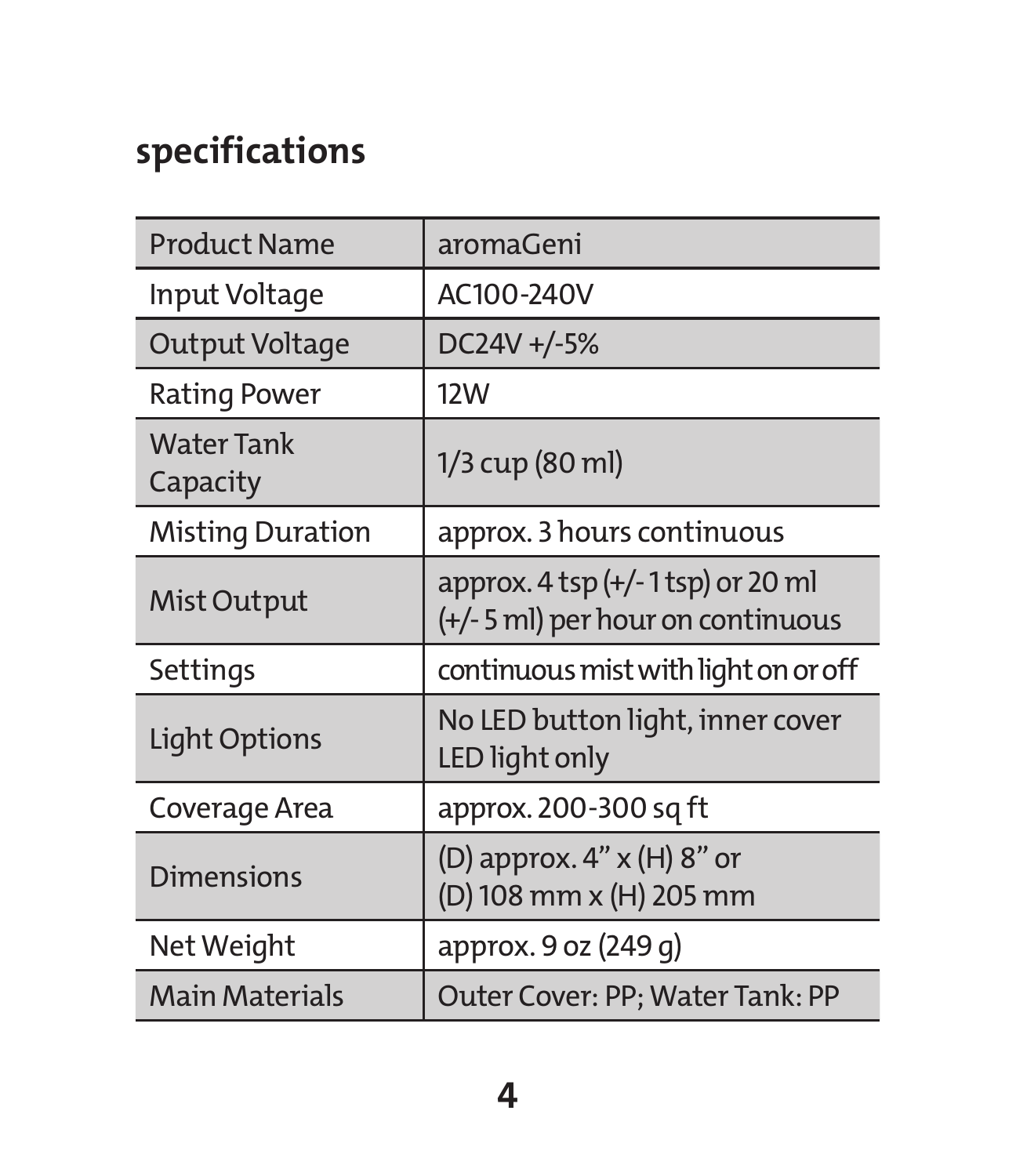## **diagram of parts**

- a. Outer Cover
- b. Water Tank Cover
- c. Air Outlet
- d. LED Light
- e. Maximum Water Level Line
- f. Water Tank
- g. Ceramic Disc
- h. On/Off Button
- i. Power Adapter
- j. DC Power Jack
- k. Base

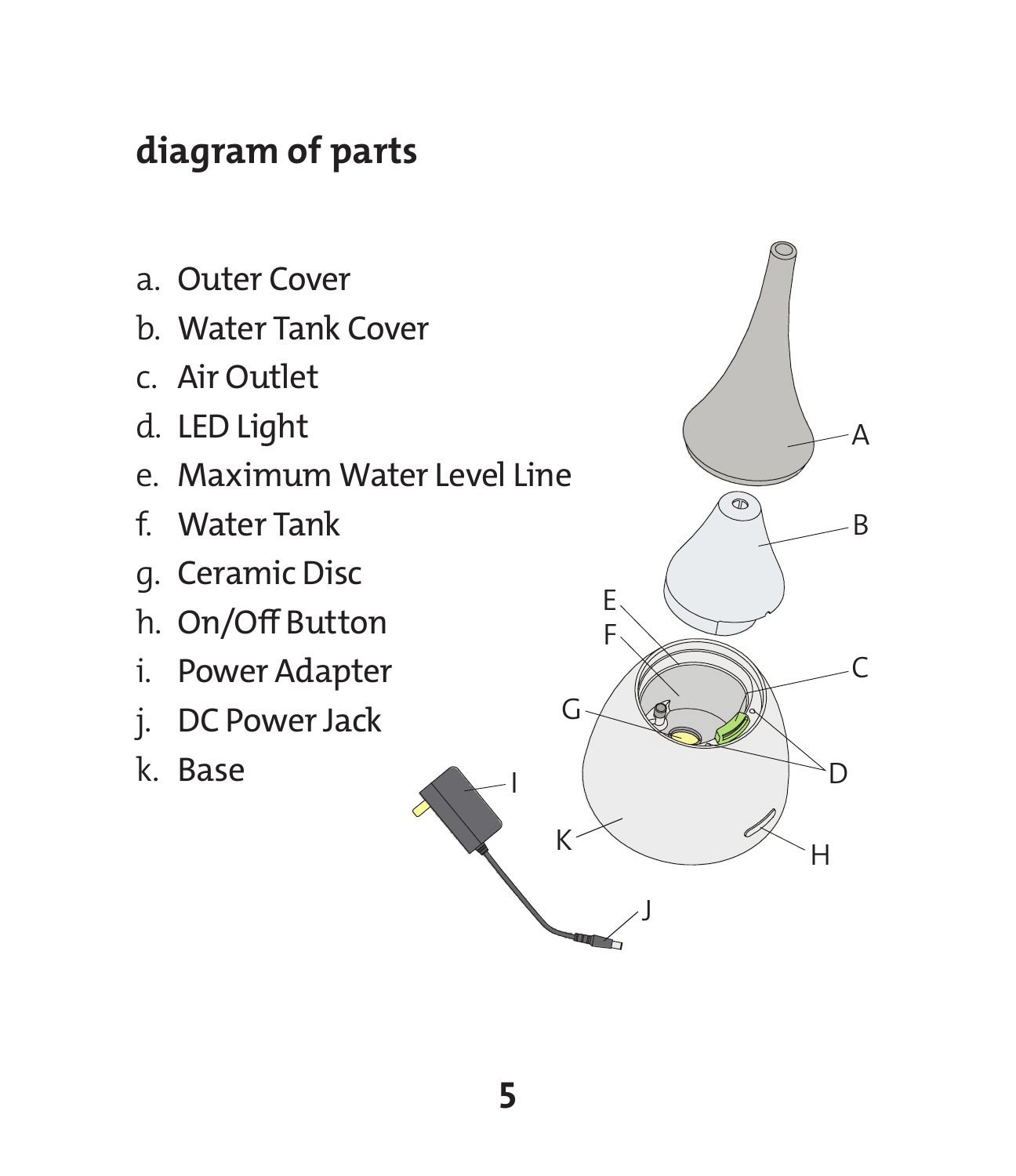## **operating instructions**



- 1. Remove outer cover from the base and set aside.
- 2. Remove the water tank cover.
	- 3. Fill water tank with room temperature tap water to no higher than max. water level line (1/3 cup/80 ml).





4. Add 10-15 drops (depending on preference) of your favorite Saje Diffuser Blend to the water.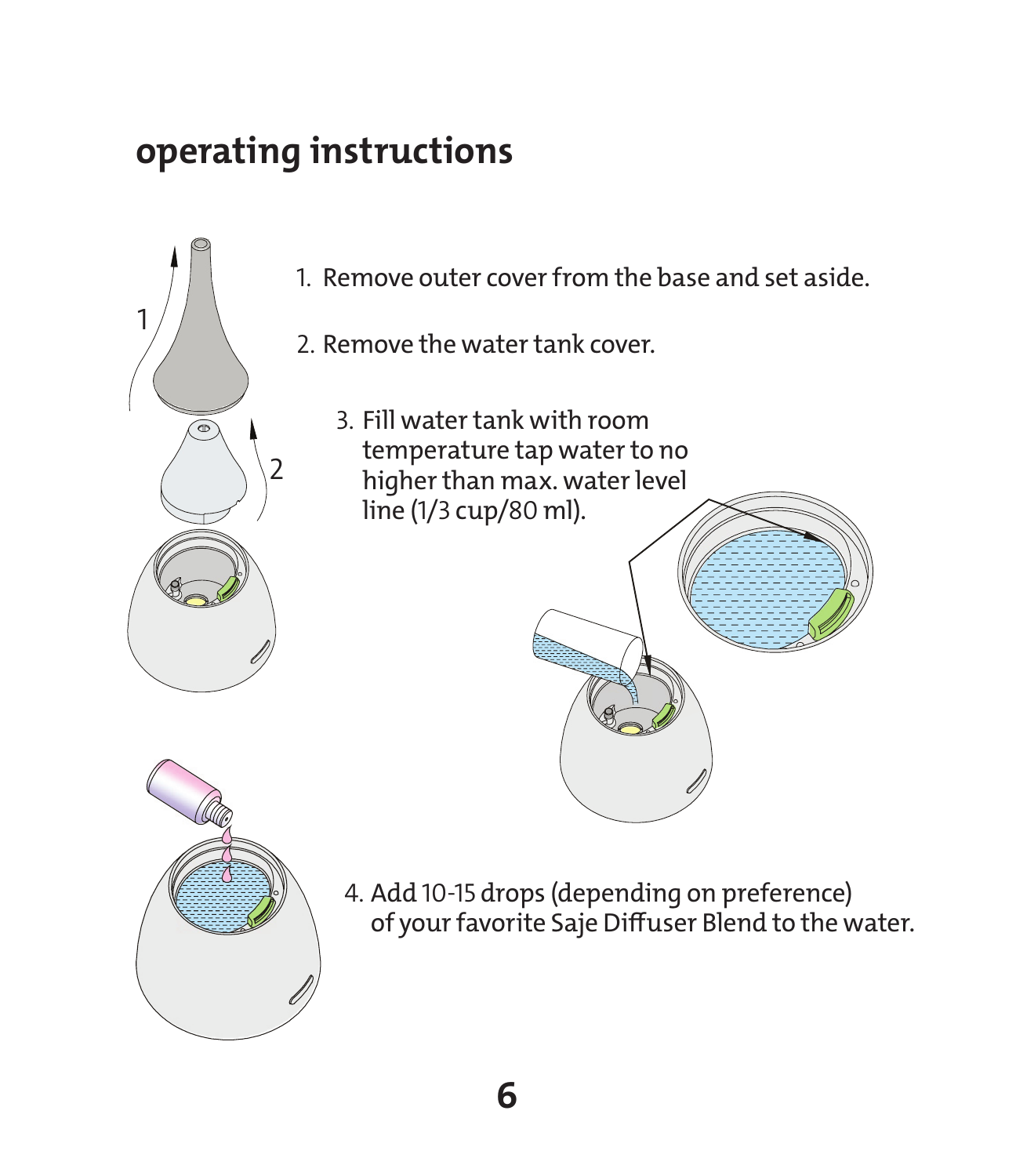

5. Replace the water tank cover and then the outer cover, ensuring they are securely in place.



- outlet and press the  $(')$  button.
- 8. Press button once for misting with inner light cover on, press button twice for misting with inner light cover off. Press button a third time to turn unit off.
- 9. Unit will turn off automatically when water in water tank reaches minimum level (approx. 0-3 tsp OR 0-15 ml).
- 10.Unit will turn off automatically when water in water tank reaches minimum level (approx. 0-3 tsp OR 0-15 ml).

Please note: Run times and amount of water left in the tank after auto shut-off will vary due to climate, environment and other factors.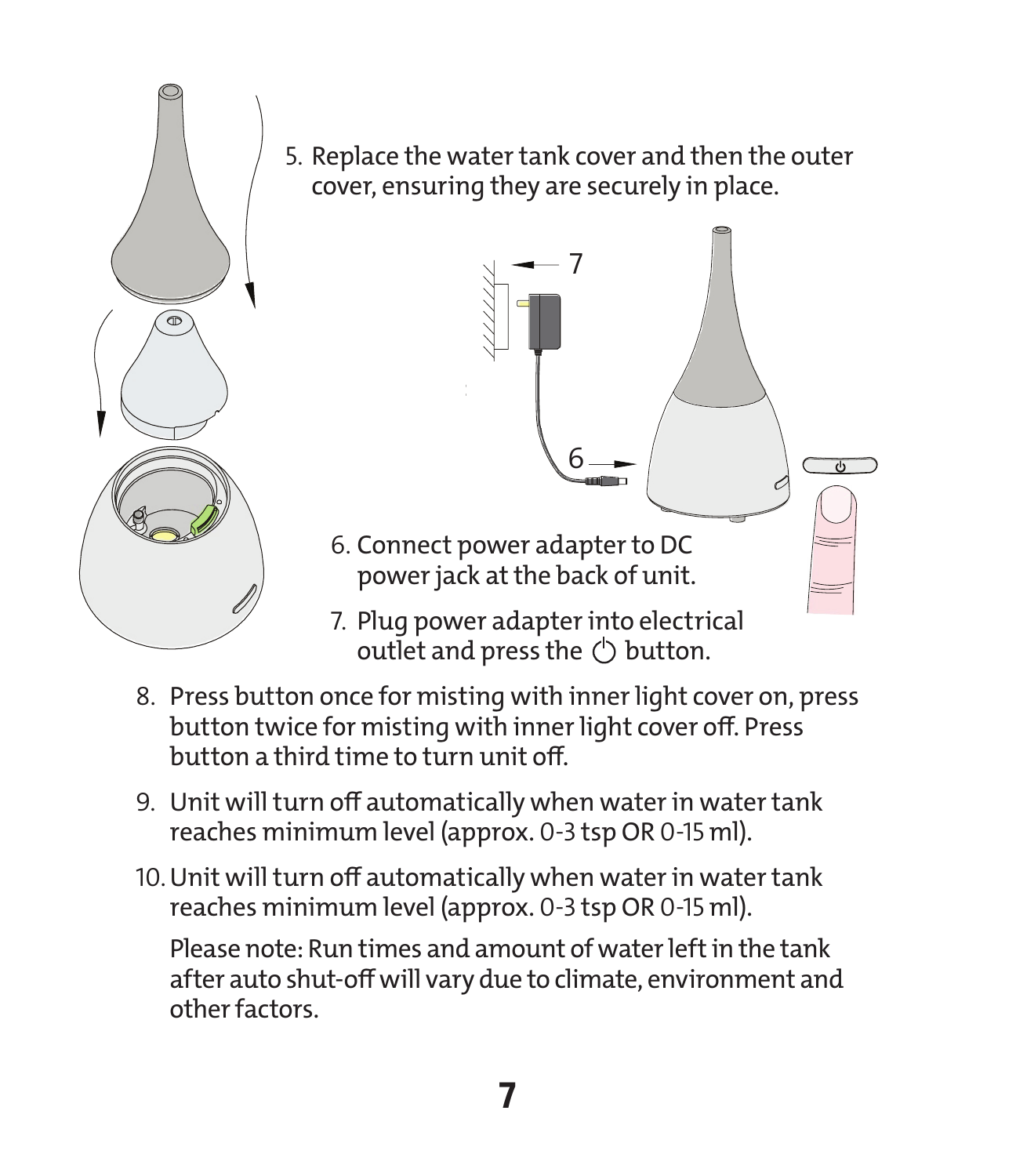#### **care & maintenance**

- If the unit is knocked over while in operation, water could leak into the internal mechanism of the unit; if this occurs, unplug from power, empty water and let unit dry out in wellventilated area for at least 3 days.
- Turn off unit and unplug from the power adapter prior to cleaning.
- Remove cover and empty water from the water tank, carefully avoiding the air outlet side.
- If required, use a clean, soft, damp cloth to wipe down exterior of unit.
- Frequency of necessary cleaning is dependent upon usage and types of diffuser blends used (ie. how thick the essential oils are in the diffuser blend).
- To clean inside water tank, dispense a few drops of rubbing alcohol into tank and wipe with a clean, soft cloth.
- To clean ceramic disc at bottom of water tank, dispense a few drops of rubbing alcohol onto a clean cotton swab and wipe clean.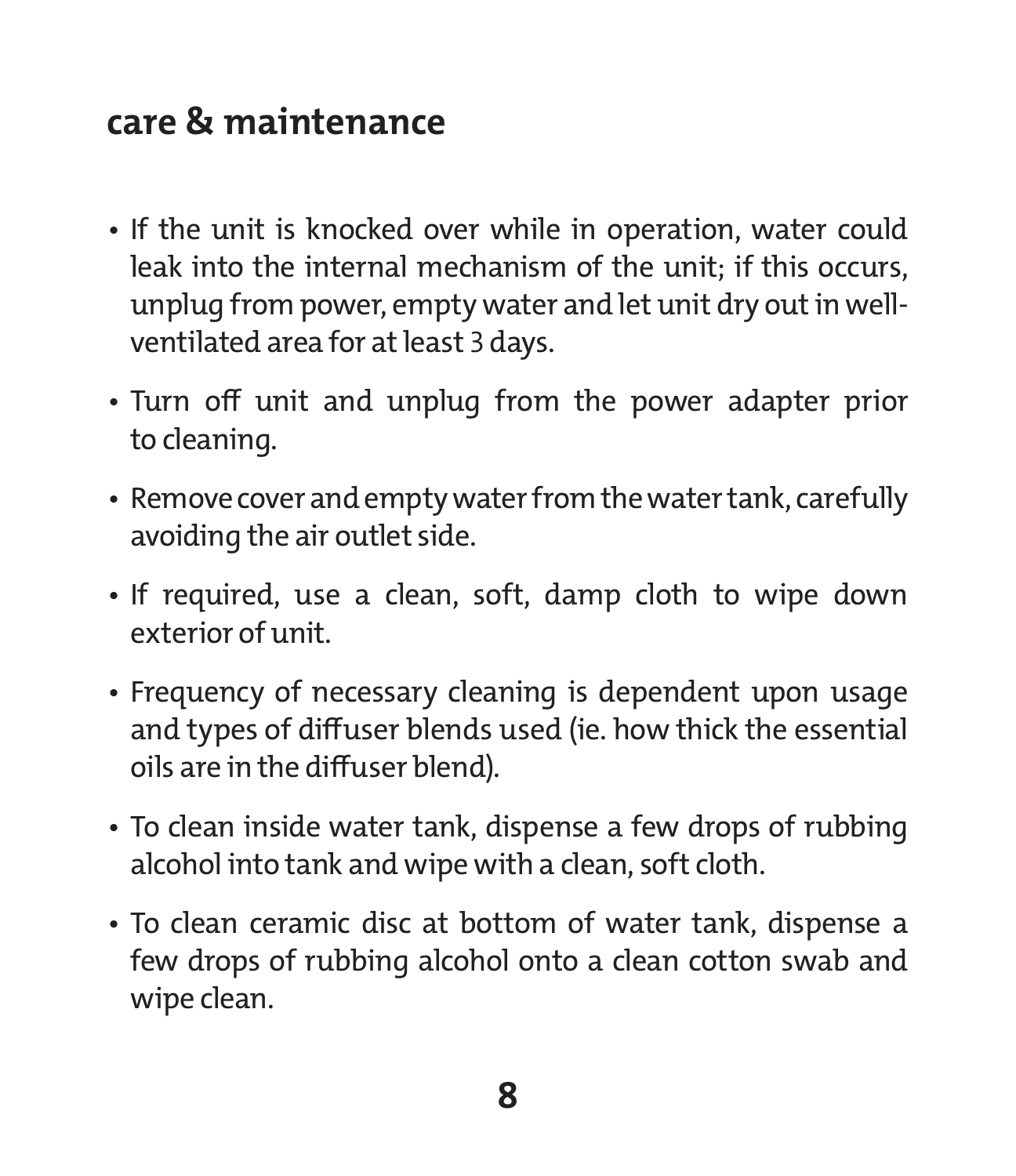- The ceramic disc should be kept clean of mineral deposits and other debris for optimal misting. NEVER use any sharp objects to clean the ceramic disc as this will damage the disc permanently.
- For optimum results, clean the water tank before changing diffuser blends.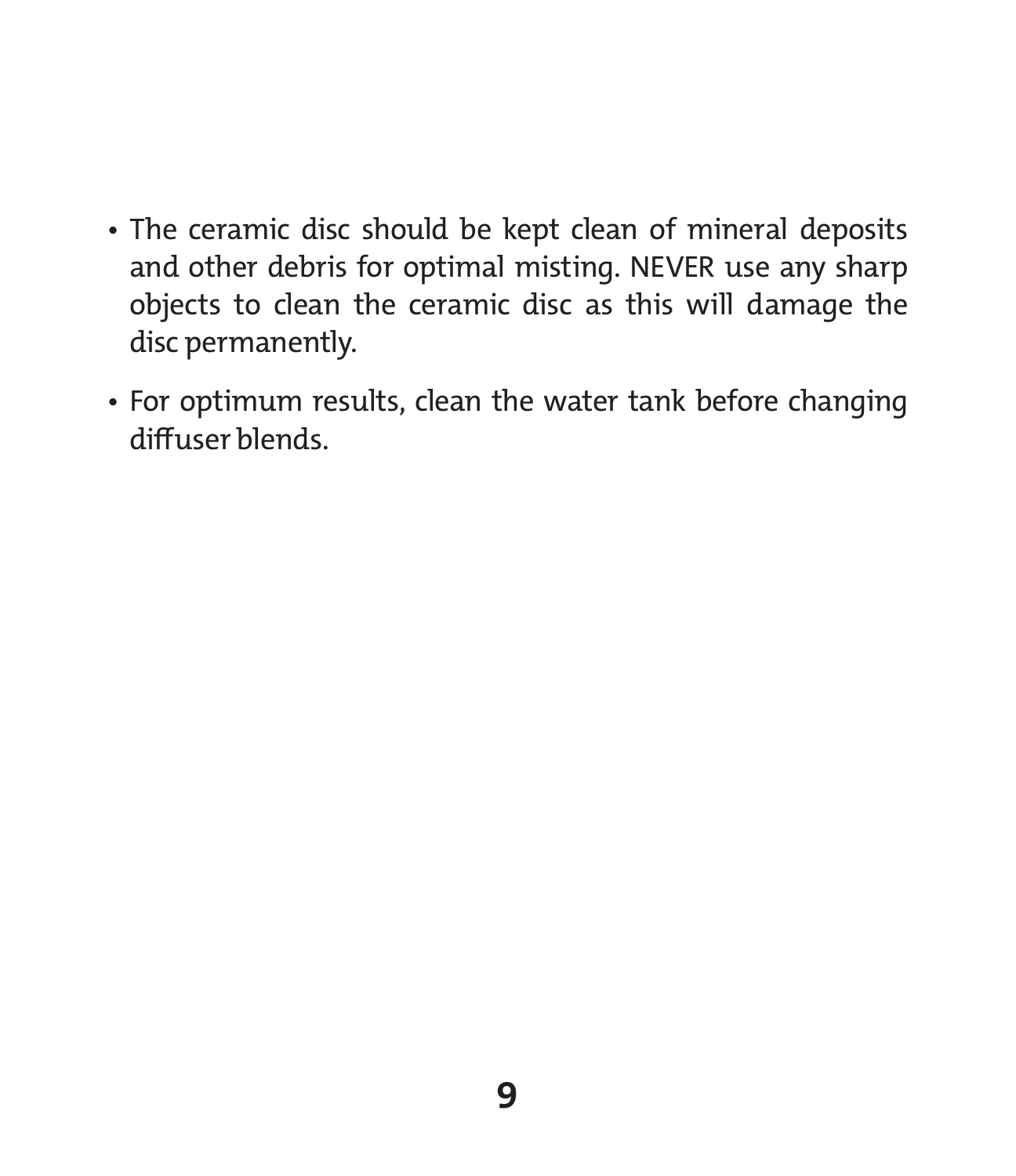# **cautions**

- Only use the power adapter supplied with the device.
- Never operate the device if the power adapter is damaged.
- Do not use if any part of the device is broken.
- To reduce the risk of electric shock, do not attempt to service the device in any way other than as described in the "Care & Maintenance" section of this manual.
- Do not disassemble or attempt to repair unit; in the event of a problem, please contact 1-877-ask-Saje.
- When moving the device, hold securely by the base.
- Do not touch the highly sensitive ceramic disc with bare fingers.
- Always place the unit on a stable, level surface.
- Do not fill water tank directly from tap as water could spill into the internal mechanism and cause damage.
- Do not plug the unit into the wall socket with wet hands.
- To prevent damage to the ceramic disc, only use tap water at room temperature.
- Do not pour water or other liquid into the air outlet.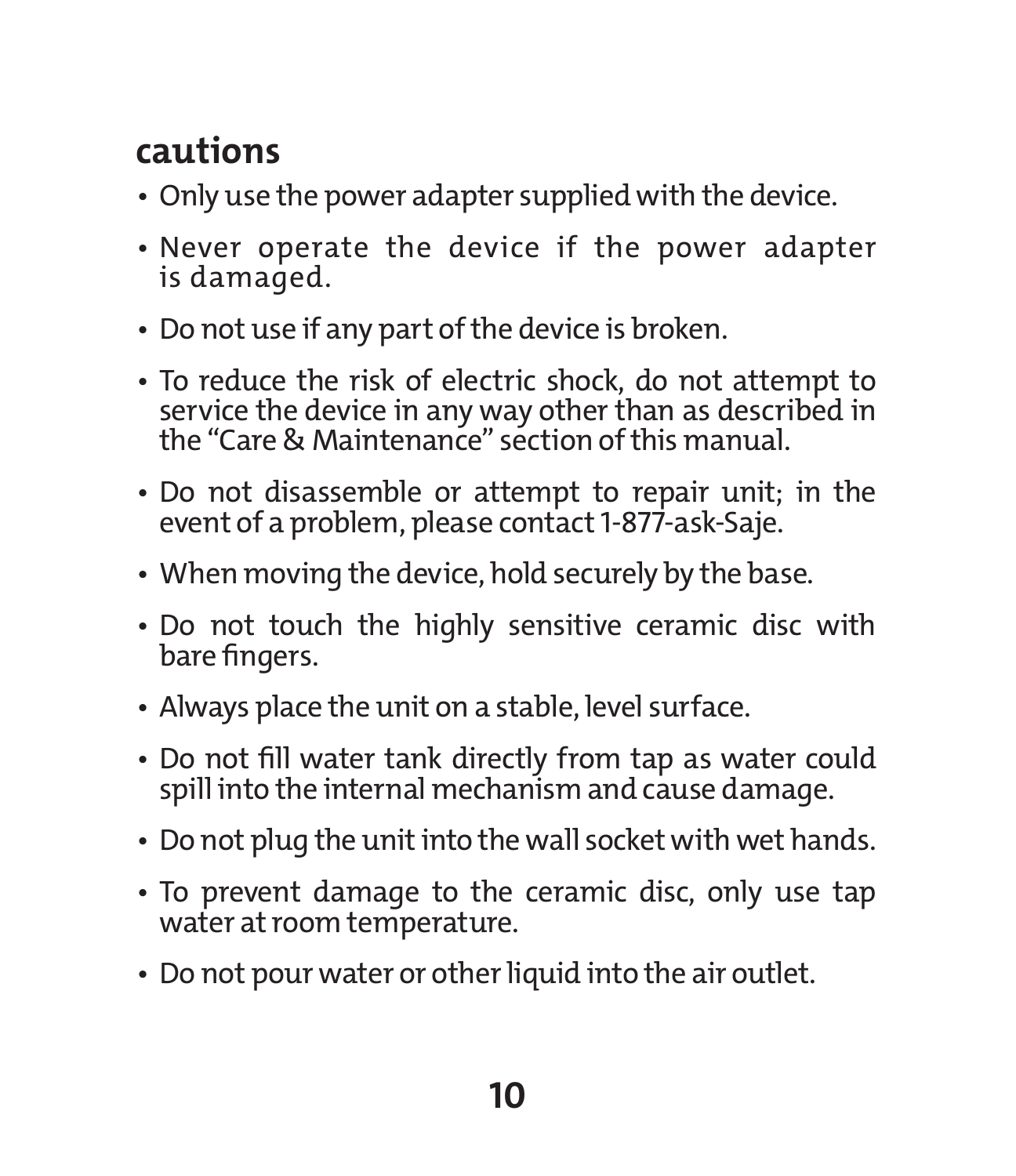- Do not tilt, move or attempt to empty or refill unit while in operation.
- To prevent clogging and damage to the ceramic disc, always use clean water.
- Remove any liquid left in the water tank after each use.
- Always turn off and unplug the device during maintenance or when not in use.
- Ensure that the power adapter is not covered or blocked when plugged in; it must be able to dissipate the heat properly.
- Use only Saje diffuser blends; other oils may contain fragrances, base oils or synthetics that could result in malfunction. Some single note essential oils are also too thick or heavy for use in the nebulizer. See FAQs for more information.
- In case of smoke, unusual aroma, undue noise, or other malfunction, unplug the unit immediately and discontinue use. Further use may result in fire or electrical shock.
- Do not overfill or immerse the unit in water.
- Always keep unit out of reach of small children and pets.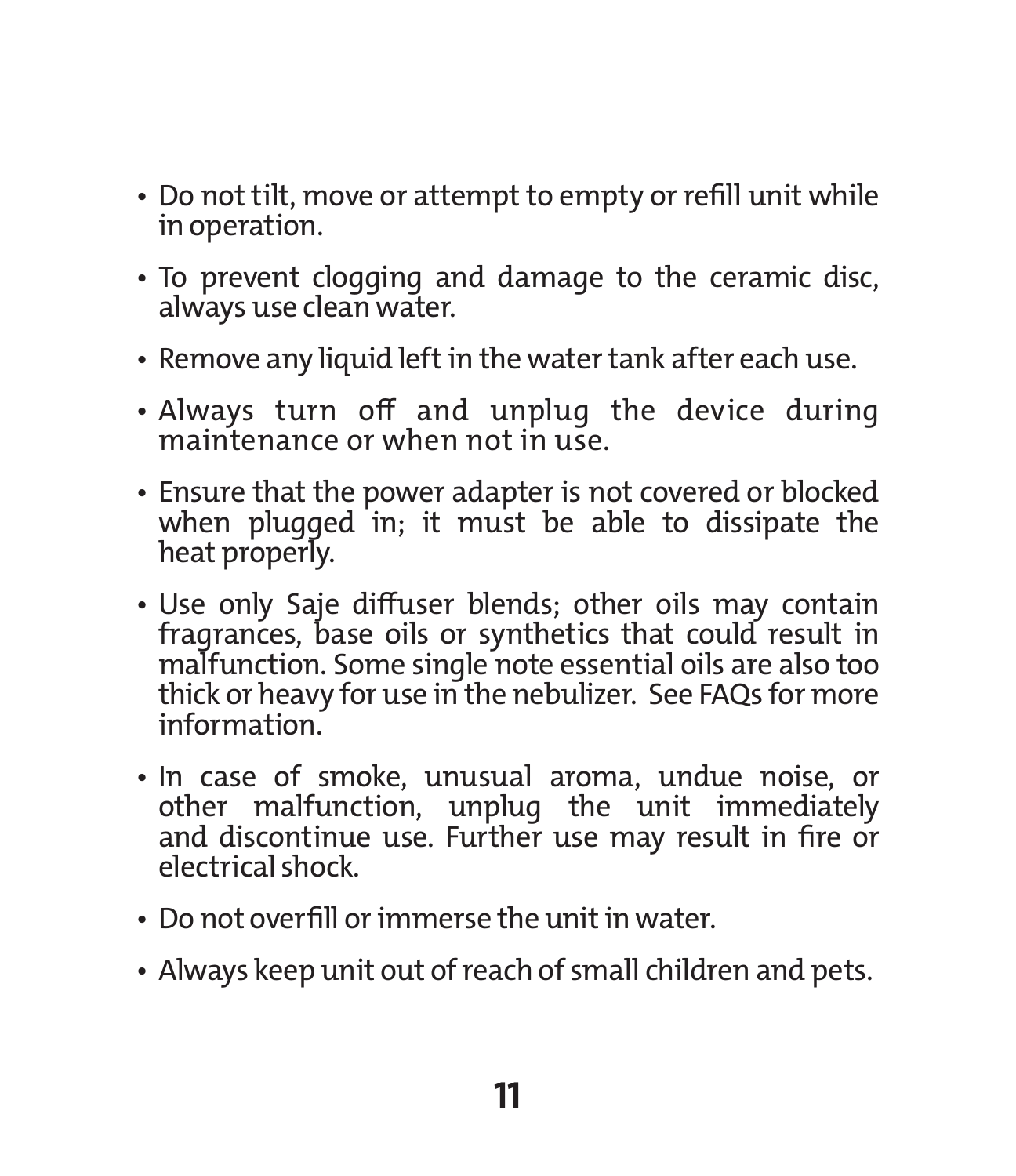# **fcc & ic statements**

This device complies with Part 15 of the FCC rules. Operation is subject to the following two conditions:

- 1. This device may not cause harmful interference, and
- 2. This device must accept any interference received, including interference that may cause undesired operation.

This equipment has been tested and found to comply with the limits for a Class B digital device, pursuant to part 15 of the FCC Rules. These limits are designed to provide reasonable protection against harmful interference in a residential installation. This equipment generates, uses and can radiate radio frequency energy and, if not installed and used in accordance with the instructions, may cause harmful interference to radio communications. However, there is no guarantee that interference will not occur in a particular installation. If this equipment does cause harmful interference to radio or television reception, which can be determined by turning the equipment off and on, the user is encouraged to try to correct the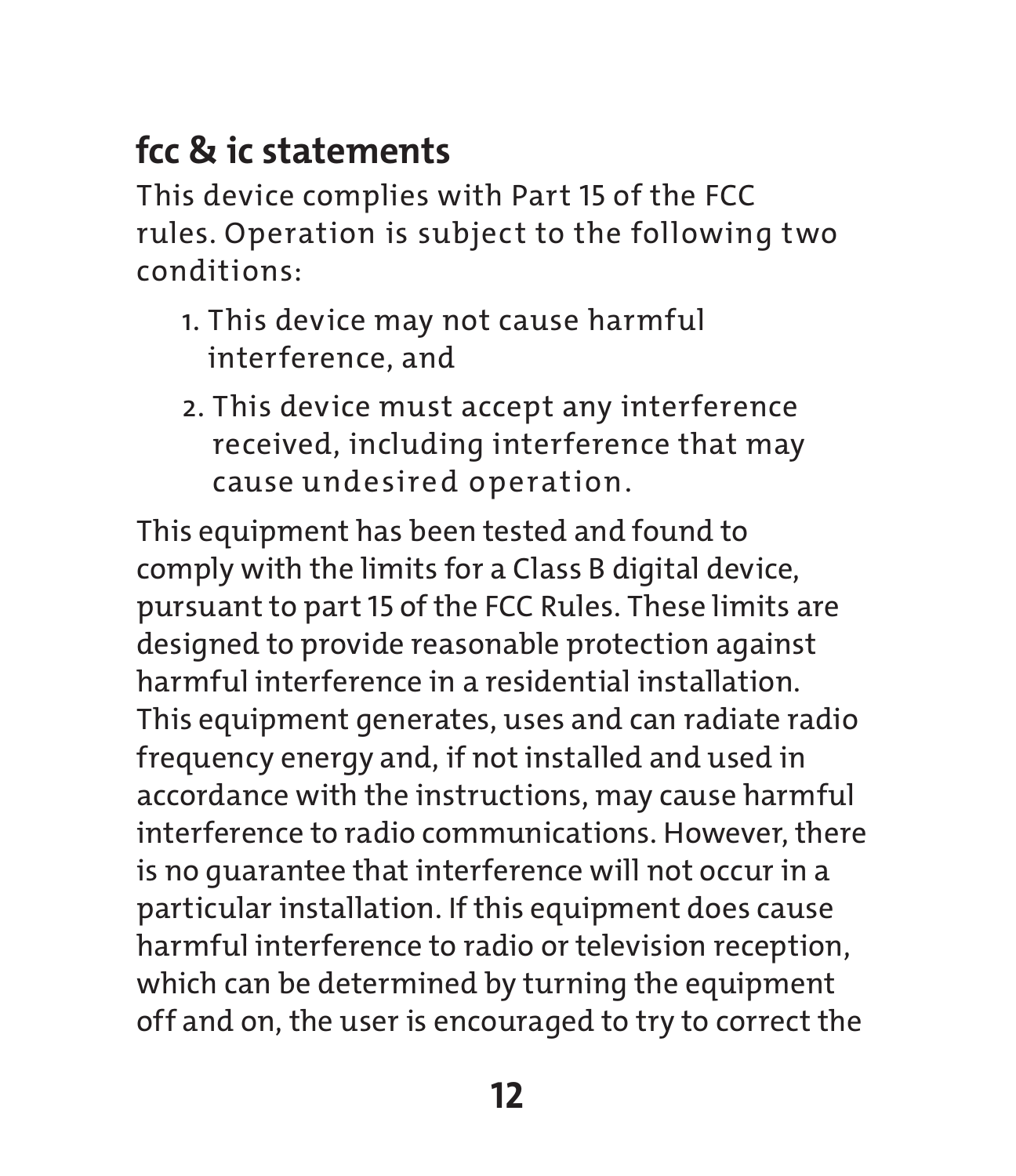interference by one or more of the following measures:

- Reorient or relocate the receiving antenna.
- Increase the separation between the equipment and receiver.
- Connect the equipment into an outlet on a circuit different from that to which the receiver is connected.
- Consult the dealer or an experienced radio/TV technician for help.

Changes or modifications not expressly approved by Saje Natural Wellness Canada could void the user's authority to operate this equipment.

This device complies with Part 18 of the FCC Rules and ICES 001.

Although this product is tested and complies with FCC, it may interfere with other devices. If this product is found to interfere with another device, separate the other device and this product. Conduct only the user maintenance found in this instruction manual. Other maintenance and servicing may cause harmful interference and can void the required FCC compliance.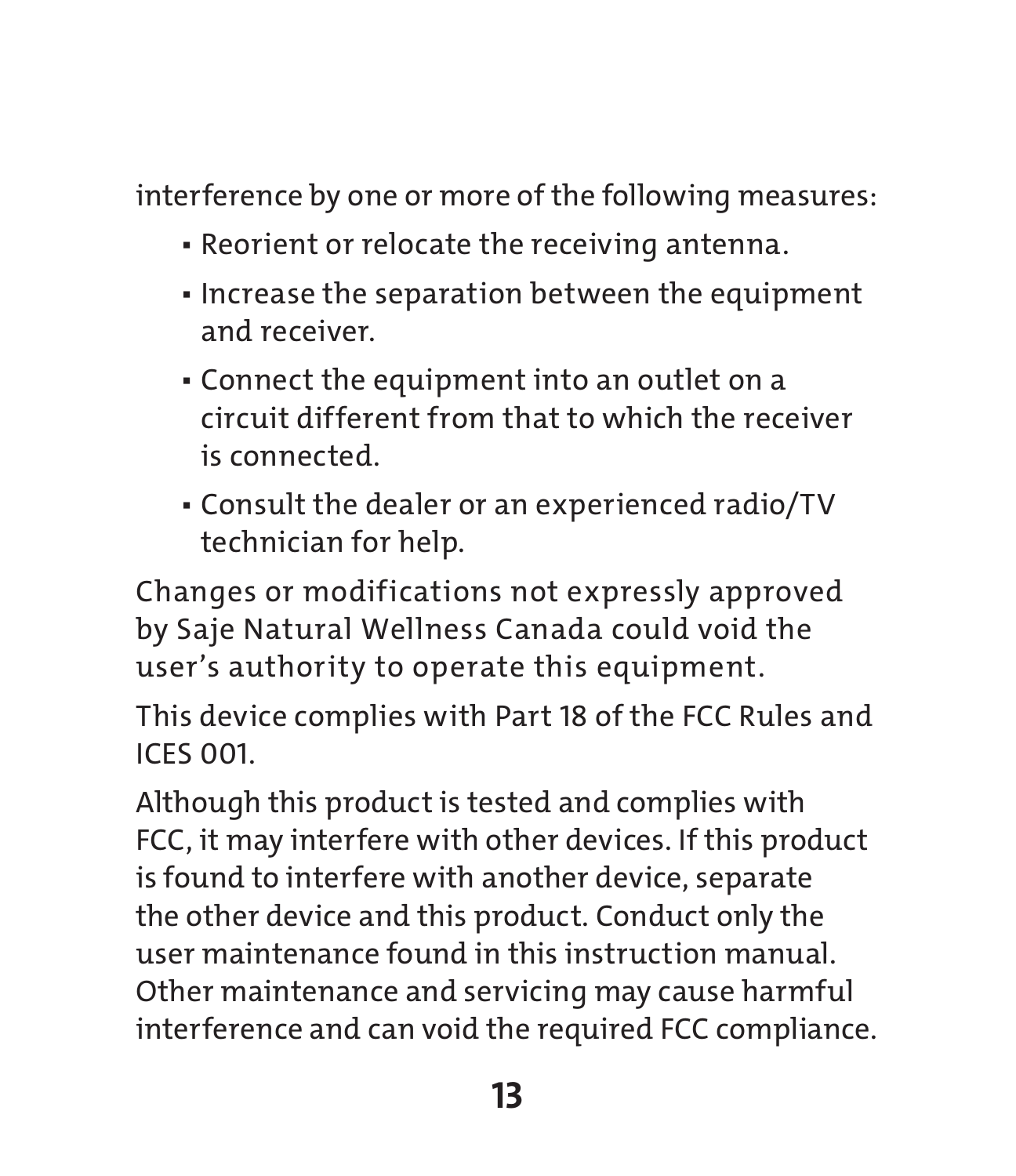# **faqs**

Q: what if my unit does not turn on?

Power adapter may not be properly plugged in; ensure that the power adapter is properly plugged into the DC power jack and the electrical source.

Q: what if my unit does not mist or there is almost no mist?

There may not be enough water in the water tank; ensure that the water tank is filled to the maximum water level line.

The water level may be too high (higher than the maximum water level line); pour out excess water and try again.

The ceramic disc may require cleaning. Please see "Care & Maintenance" instructions.

Q: what type of water should go into my nebulizer?

To prevent damage to the unit, it's recommended to use room temperature tap water. To prevent clogging and damage to the ceramic disc, always use clean water.